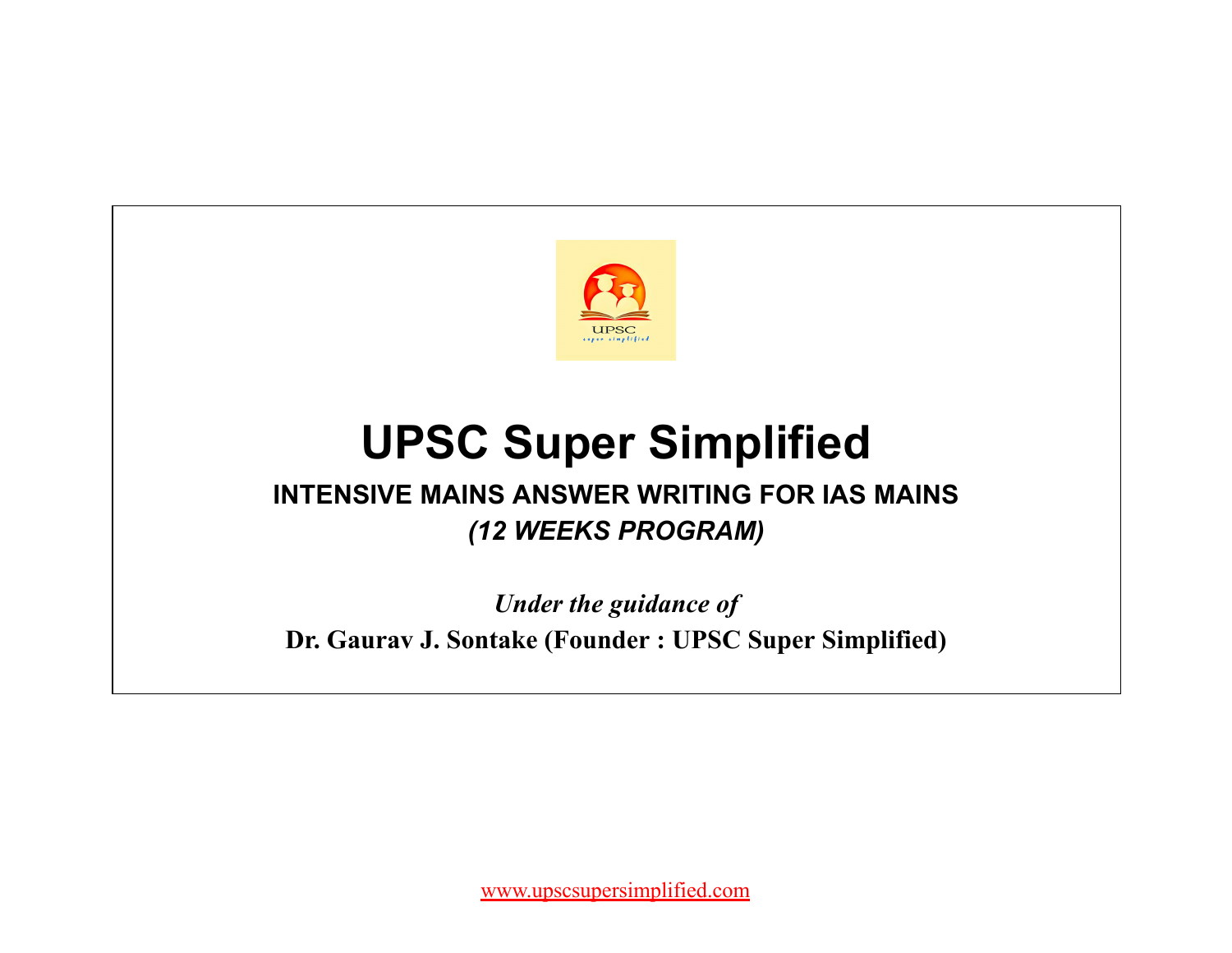### **INTENSIVE MAINS ANSWER WRITING FOR IAS MAINS, 2022**

This program is based on the concept of the Compounding effect. The compound effect is the strategy of reaping huge rewards from small, seemingly insignificant actions. Writing 3 answers daily may seem a very small task. But in the long run it will drastically improve your answer quality and help in clearing IAS Mains exam.

### **Features of program**

- Daily 3 questions based on predefined plan
- 12 sectional General Studies half length tests and 4 essay tests
- Time bound copy evaluation
- Cover the Essay and General Studies Syllabus within 12 weeks
- One on one session with mentors
- Evaluation by well experienced team
- Well experienced mentors for doubt clearance and guidance
- Approach answers for revision
- Answer enriching tips, keywords, examples, case studies, statistics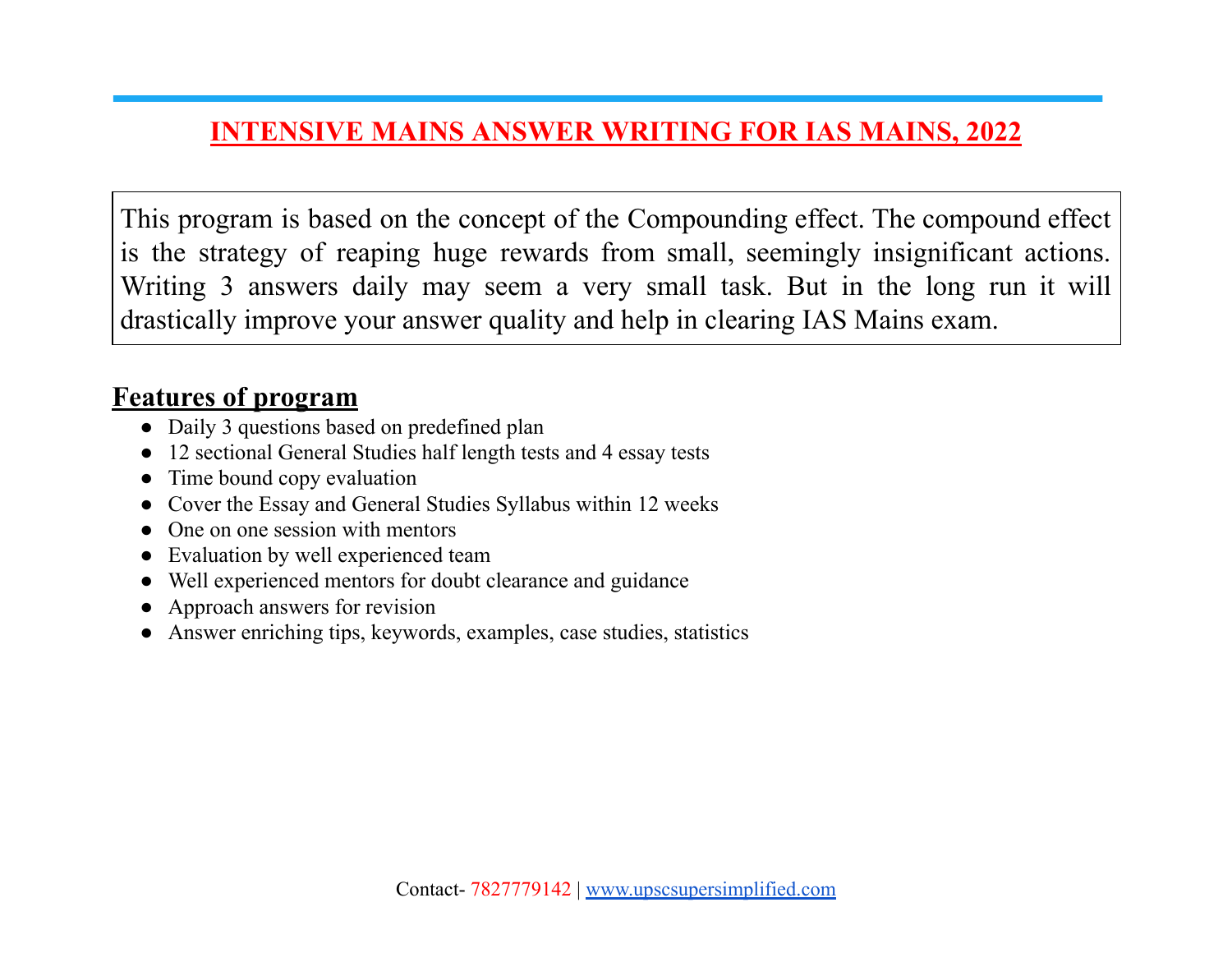#### **Why this program?**

UPSC is reducing the number of days between Prelims and Mains. For IAS Mains you have to prepare for 7 papers and the syllabus is vast. If you are not well prepared for IAS Mains before attempting prelims, your chances to clear IAS Mains are very less. So, do not waste your precious time. With this program you can cover the Essay and General Studies Syllabus within 13 weeks.

Only reading books and notes is not enough to score good marks in IAS mains exam. Following are main dimensions of High Scoring Answer–

- Context
- **Structuring**
- Presentation
- **Introduction**
- Conclusion
- Language Skills
- Handwriting
- Content

Most coaching institutions and students invest the majority of their time in developing Content i.e. reading more and more books, notes, PDFs. So, other dimensions remain neglected. With a daily answer writing program, we will help you to develop all dimensions.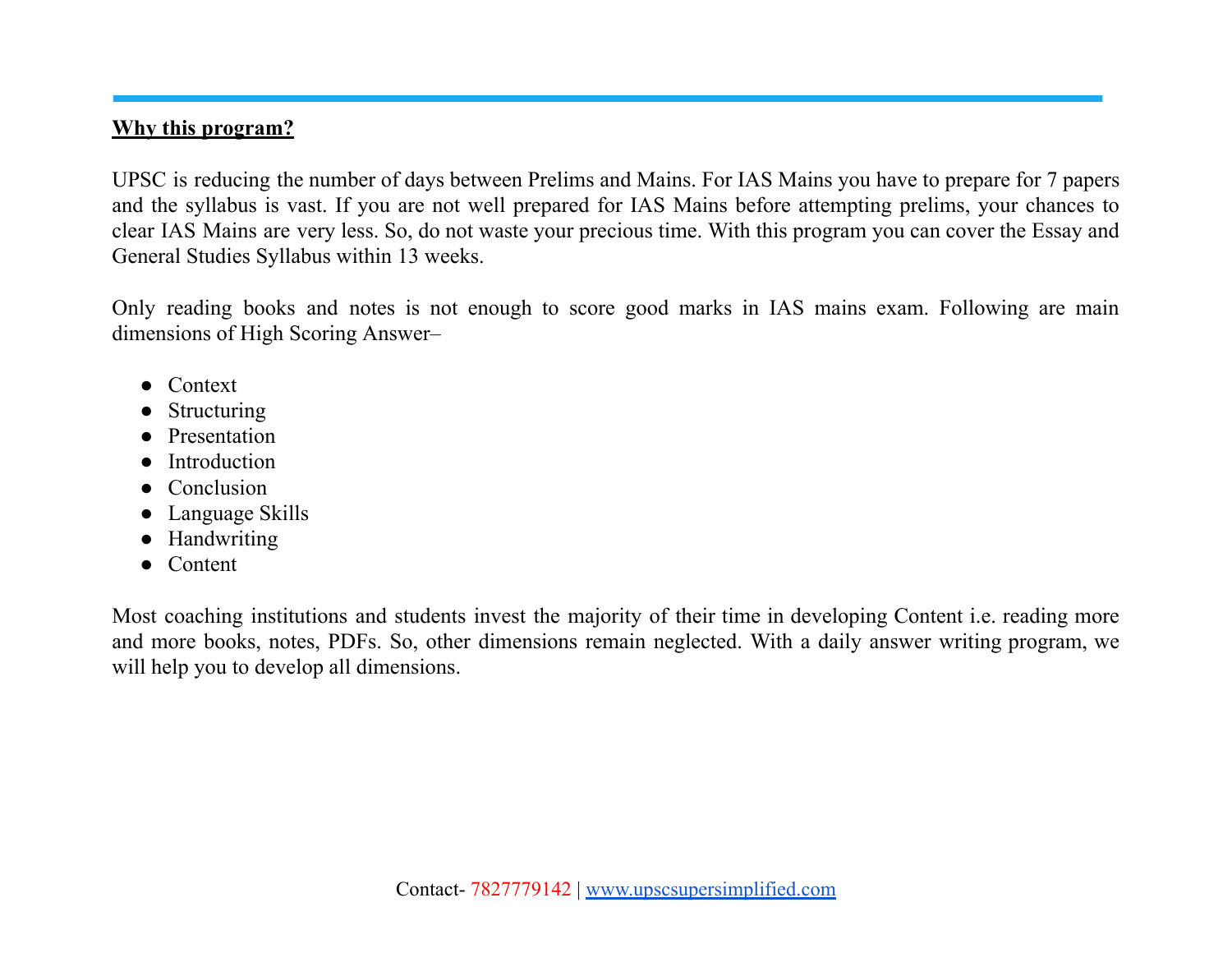#### **HOW IT WILL WORK?**

- Students will receive 3 Questions based on the sub topic of the day at 11AM daily.
- Then, students can attempt those questions on a plain A4 size sheet of papers with margins on both sides or you can use QcA booklet provided by us.
- After attempting questions, students should scan it as PDF and send this to us on telegram.
- Answers will be evaluated within 24 hours after you submit the answer.
- Copies are evaluated by our well experienced team members, who earlier appeared appeared CSE interviews.
- If you have any difficulty in answer writing, you can talk to mentors anytime.